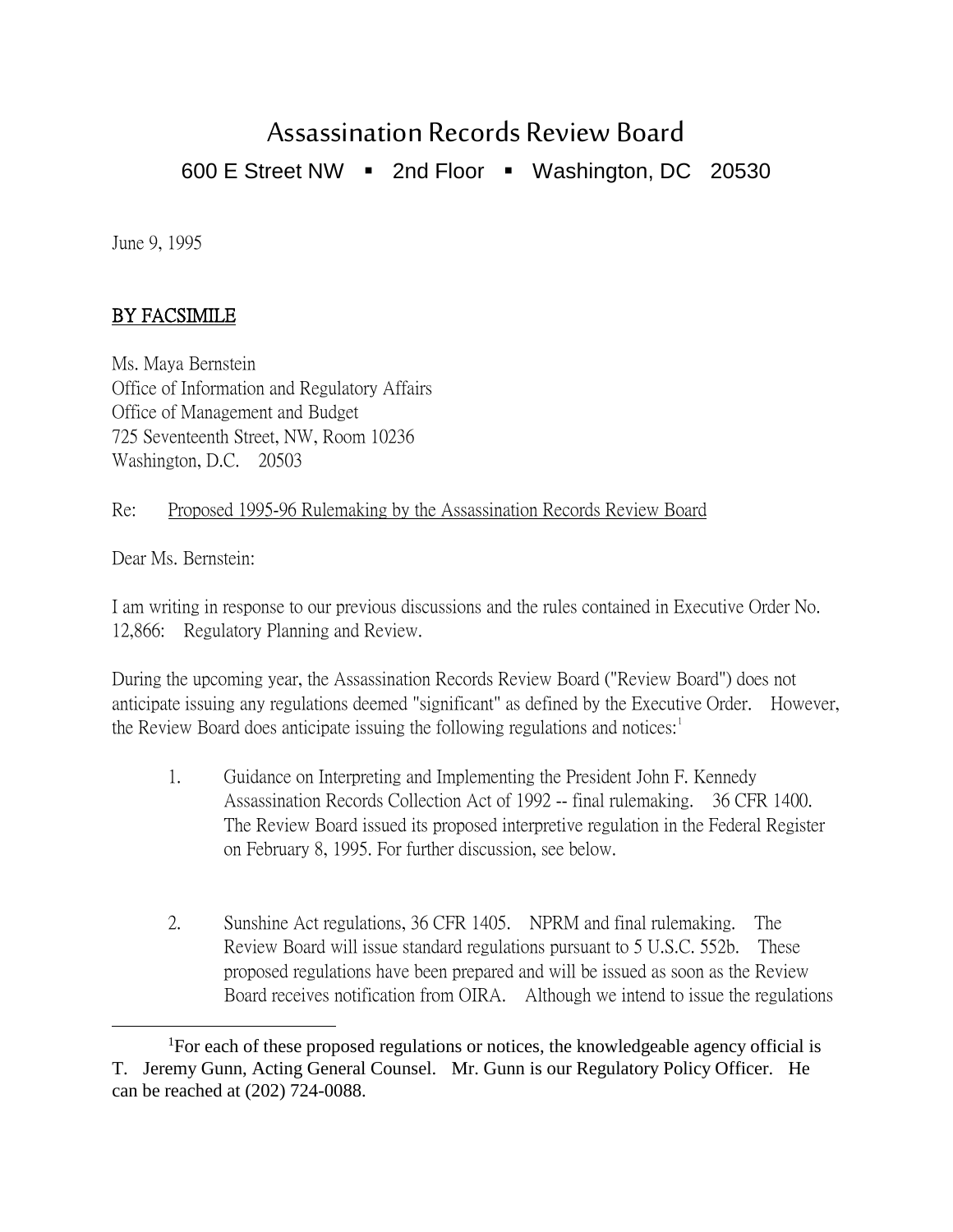with a 30-day comment period, we can expand the time if you so advise.

- 3. Freedom of Information Act regulations, 36 CFR 1410. NPRM and final rulemaking. The Review Board will issue standard regulations pursuant to 5 U.S.C. 552. These proposed regulations have been prepared and will be issued as soon as the Review Board receives notification from OIRA. Although we intend to issue the regulations with a 30-day comment period, we can expand the time if you so advise.
- 4. Privacy Act regulations, 36 CFR 1415. NPRM and final rulemaking. The Review Board will issue standard regulations pursuant to 5 U.S.C. 552a. These proposed regulations have been prepared and will be issued as soon as the Review Board receives notification from OIRA. Although we intend to issue the regulations with a 30-day comment period, we can expand the time if you so advise.
- 5. Description of Organization -- 36 CFR 1420. Notice. The Review Board intends to issue a Statement of Organization, Function, and Authority Delegations pursuant to 5 U.S.C. 552(a)(1). This notice is currently being drafted.

In addition, our enabling legislation, 44 U.S.C. 2107, requires us to issue regular notices of the results and status of the review process. We are assuming that OIRA does not wish to be notified of these notices. Please let me know if this is incorrect.

As you are aware, the Review Board previously issued for comment Guidance on Interpreting and Implementing the President John F. Kennedy Assassination Records Collection Act of 1992 , to be published at 36 CFR 1400. Following your suggestions, we are making amendments to the introduction to the final rule. I will be sending, early next week, a final version that incorporates your suggestions. Once we have received your approval, we will publish it promptly in the Federal Register.

With the exception of 36 CFR 1400, it is our assumption that you will not need to review any of the regulations identified above. We will, of course, await your decision prior to issuing any rules.

Sincerely yours,

David G. Marwell Executive Director